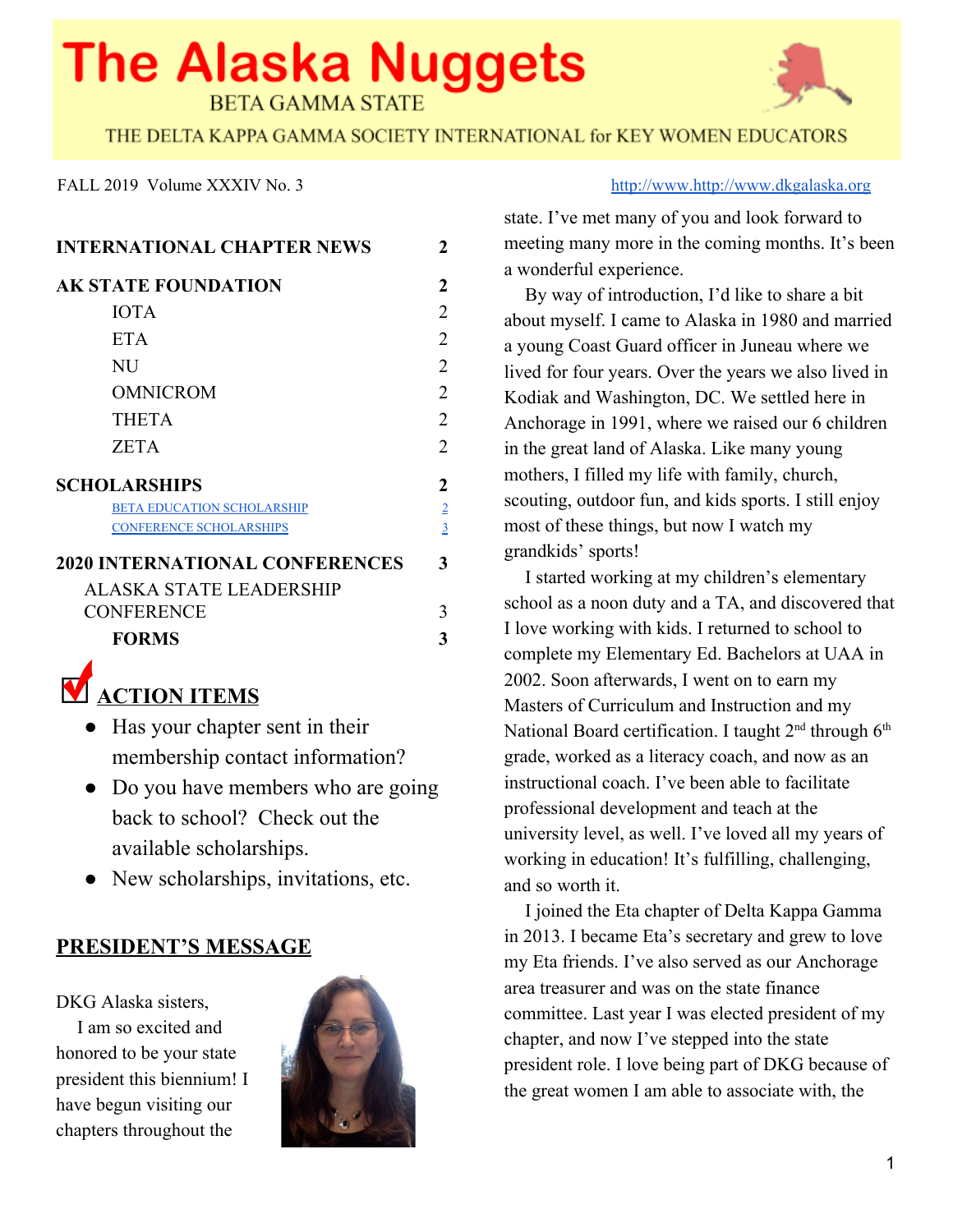worthy causes it espouses, and the opportunities for growth it gives our members.

> Yours in sisterhood, Cynde Hill

## <span id="page-1-0"></span>**AK STATE FOUNDATION**

### <span id="page-1-1"></span>OMNICROM

It was such a smoky summer with fires and burn bans. We decided our first meeting would be a camping theme and



had trail mix, tents, and fake fires. It was an organizational meeting for the year. We discussed how to provide encouragement to teachers in the classroom facing the possibility of a strike.



#### **Back Pack Project**

Once again, our Chapter, with the support of our local churches, Rotaries and Lions, put together back packs filled with school supplies given out to students through our *Homer Food Pantry*. We have given out 86 so far this year!

If any other Chapter would like to donate to this worthy project, we are always looking for financial donations.



Gloria Hensen, Project Chair

### <span id="page-1-2"></span>ZETA

Zeta chapter met at the end of September and planned for a year filled with fun and charitable events. We purchased a table for the AWAIC Starry Nights Gala, signed up for the Special Olympics Polar Plunge, and planned for the table decorations for the upcoming Mini Grant Brunch.



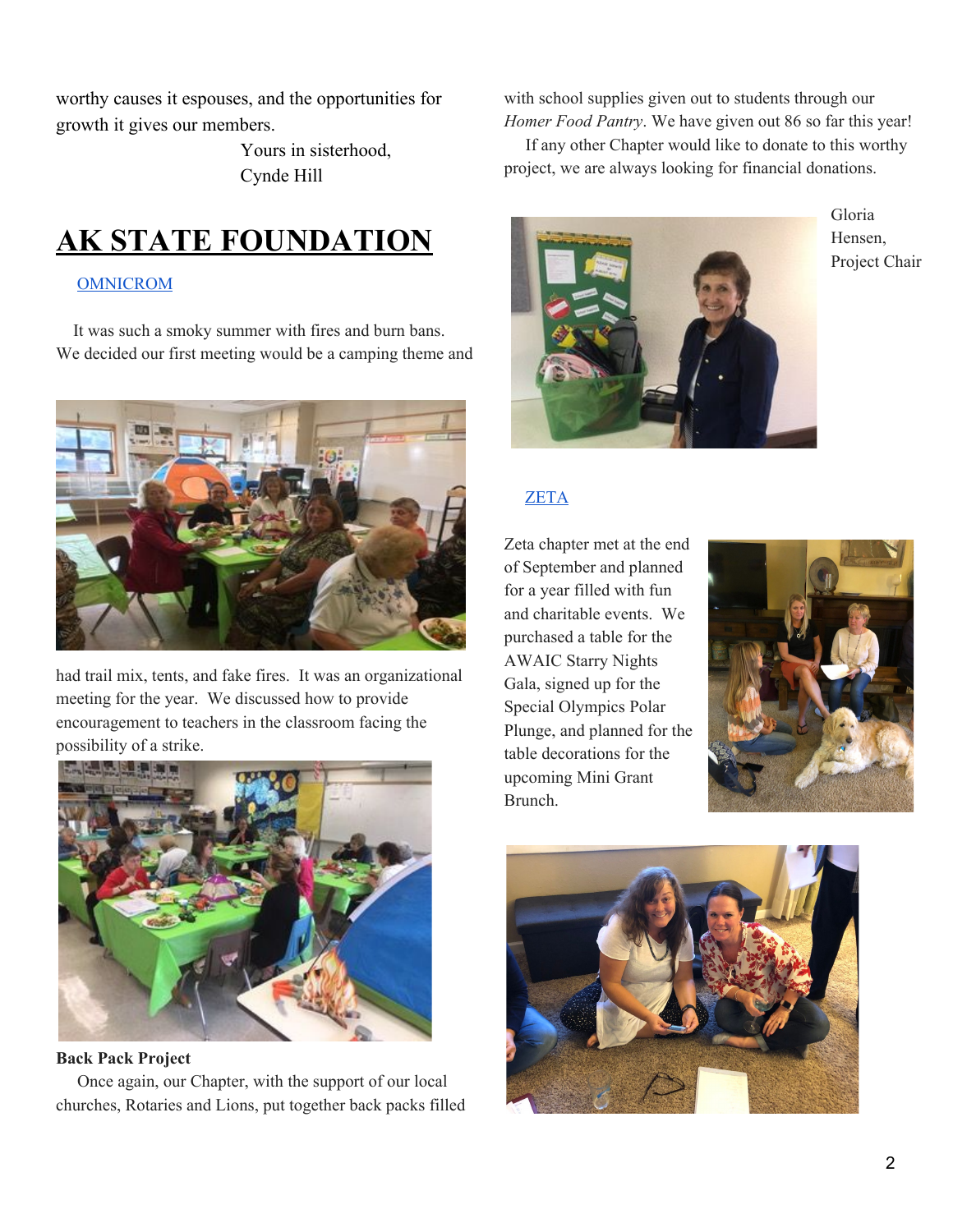### **SCHOLARSHIPS**

#### BETA EDUCATION [SCHOLARSHIP](https://www.dkgalaska.org/scholarshipsgrants-in-aid.html)

Are you going back to school? Need some financial support. Check out the Beta Education Scholarship. Applications are due October 5th. Click on the link (blue title) above for more information.

#### <span id="page-2-0"></span>CONFERENCE SCHOLARSHIPS

Thanks to a sizable contribution to the Beta Educational Scholarship Fund, three \$500. travel scholarships will be available after the first of the year for the purpose of DKG educational opportunities. This may be used to attend the 2020 convention in Ketchikan or any other conference. More details will be coming later this fall.

### **2020 INTERNATIONAL CONFERENCES**

*Come to the Philadelphia DKG International Convention!*

Pennsylvania will be joining with New Jersey, Delaware, Maryland, and the District of Columbia

to host the

**2020 DKG International Convention** in **Philadelphia** 

**July 7-10** 

at the Downtown Marriott Hotel.

. . . . . . . . . . . . . . . . . . . .

### **Why should you put this event on your calendar?**

### **We can think of at least 7 good reasons.**

**It's Good For Your Health!** No, we aren't making this up. Studies have found that when you stop thinking about your own problems and focus on an event or learning, your stress levels start to decrease, your immune system is strengthened and your overall sense of life satisfaction increases. This is because learning interrupts tension-producing patterns and replaces it with a sense of purpose, positive emotions, and high confidence levels.

**Give Back to DKG!** You have an opportunity to present a session where your passions lie. Let your love of DKG create a positive experience for those attending the 2020 Convention.

**Make Real Connections!** Attending the 2020 Convention will let you meet people from all the regions and state organizations of DKG. You could meet your new best friend, future business partner, or have a conversation that sparks a real change in your life.

**Gain a Whole New Perspective!** Experiencing DKG at the International level will change how you see the Society. This shift in perspective will open your mind to the scope of the DKG.

**The Food!** The convention hotel is attached by walkway to the **Reading Terminal Market.** Beloved by locals and tourists alike, this historic indoor market features more than 80 vendors offering an astonishing variety of food, with some vendors operating in much the same way that they did when the market opened in 1892. The globally inspired food — available for breakfast, lunch, dinner and dessert as well as for snacking — is the main draw, while butchers, bakers, chocolatiers, cheese mongers and produce vendors offer food, ingredients and goods for sale. From scrapple and samosas to soul food and smoothies, Reading Terminal Market is such a fantastic place to eat that it can be tough to choose what to get.